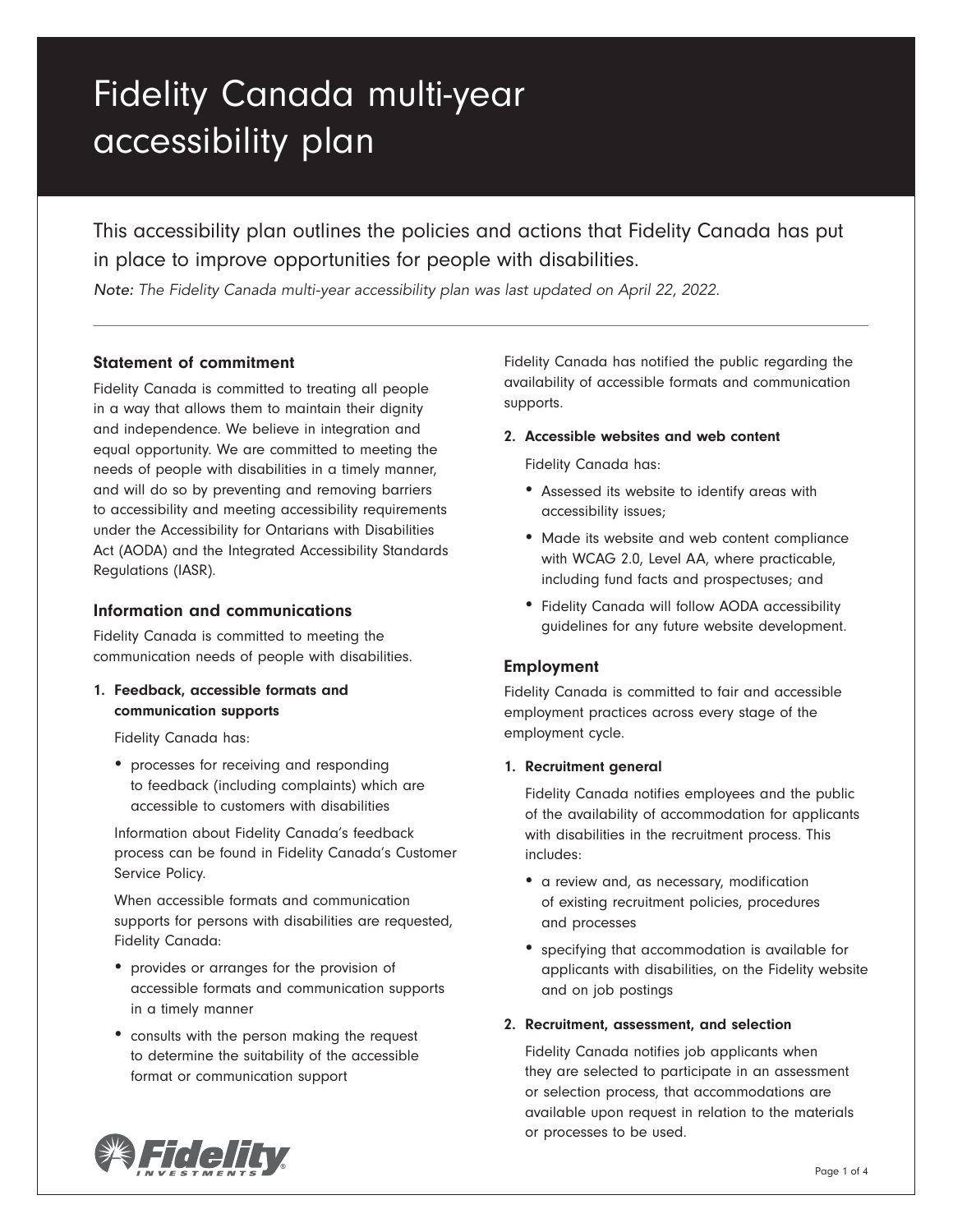If a selected applicant requests an accommodation, Fidelity Canada will consult with the applicants and provide a suitable accommodation in a manner that takes into account the applicant's accessibility needs due to disability. This includes:

- a review and, as necessary, modification of existing recruitment policies, procedures and processes
- inclusion of availability of accommodation notice as part of the script in the scheduling of an interview and/or assessment
- if a selected applicant requests an accommodation, consult with the applicant and arrange for provision of suitable accommodations in a manner that takes into account the applicant's accessibility needs due to disability

#### 3. Notice to successful applicants

When making offers of employment, Fidelity Canada notifies the successful applicant of its policies for accommodating employees with disabilities. This includes:

- a review and, as necessary, modification of existing recruitment policies, procedures and processes
- inclusion of notification of Fidelity Canada's policies on accommodating employees with disabilities in offer of employment letters

#### 4. Informing employees of supports

Fidelity Canada informs all employees of policies that support employees with disabilities, including, but not limited to, policies on the provision of job accommodations that take into account an employee's accessibility needs due to a disability. This includes:

- informing current employees and new hires of Fidelity Canada's policies supporting employees with disabilities, including, but not limited to, policies on the provision of job accommodations that take into account an employee's needs due to disability
- providing information under this section as soon as practicable after the new employee begins employment, specification in the orientation process
- keeping employees up to date on changes to existing policies on job accommodations with respect to disability
- where an employee with a disability so requests it, Fidelity Canada will provide or arrange for provision of suitable accessible formats and communications supports for
	- information that is needed in order to perform the employee's job
	- information that is generally available to employees in the workplace
- in meeting the obligations to provide the information that is set out in the paragraph above, Fidelity Canada will consult with the requesting employee in determining the suitability of an accessible format or communication support

## 5. Training

Fidelity Canada provides training to employees and third party representatives who provide goods, services and facilities on behalf of Fidelity Canada on Ontario's accessibility laws and on the Human Rights Code as it relates to people with disabilities. The company maintains a record of dates when the training was provided and the names of individuals to whom it was provided.

#### 6. Workplace emergency response information

Where Fidelity Canada is aware that an employee has a disability and that there is a need for accommodation, individualized workplace emergency response information will be provided to the employee as soon as practicable if such information is necessary given the nature of the employee's disability.

# 7. Documented individual accommodation plans/return to work processes

Fidelity Canada's existing policies include steps that the company will take to accommodate an employee with a disability and to facilitate an employee's return to work after absenteeism due to disability.

Fidelity Canada reviewed and assessed the existing policies to ensure that they included a process for the development of documented individual accommodation plans for employees with a disability, if such plans are required.

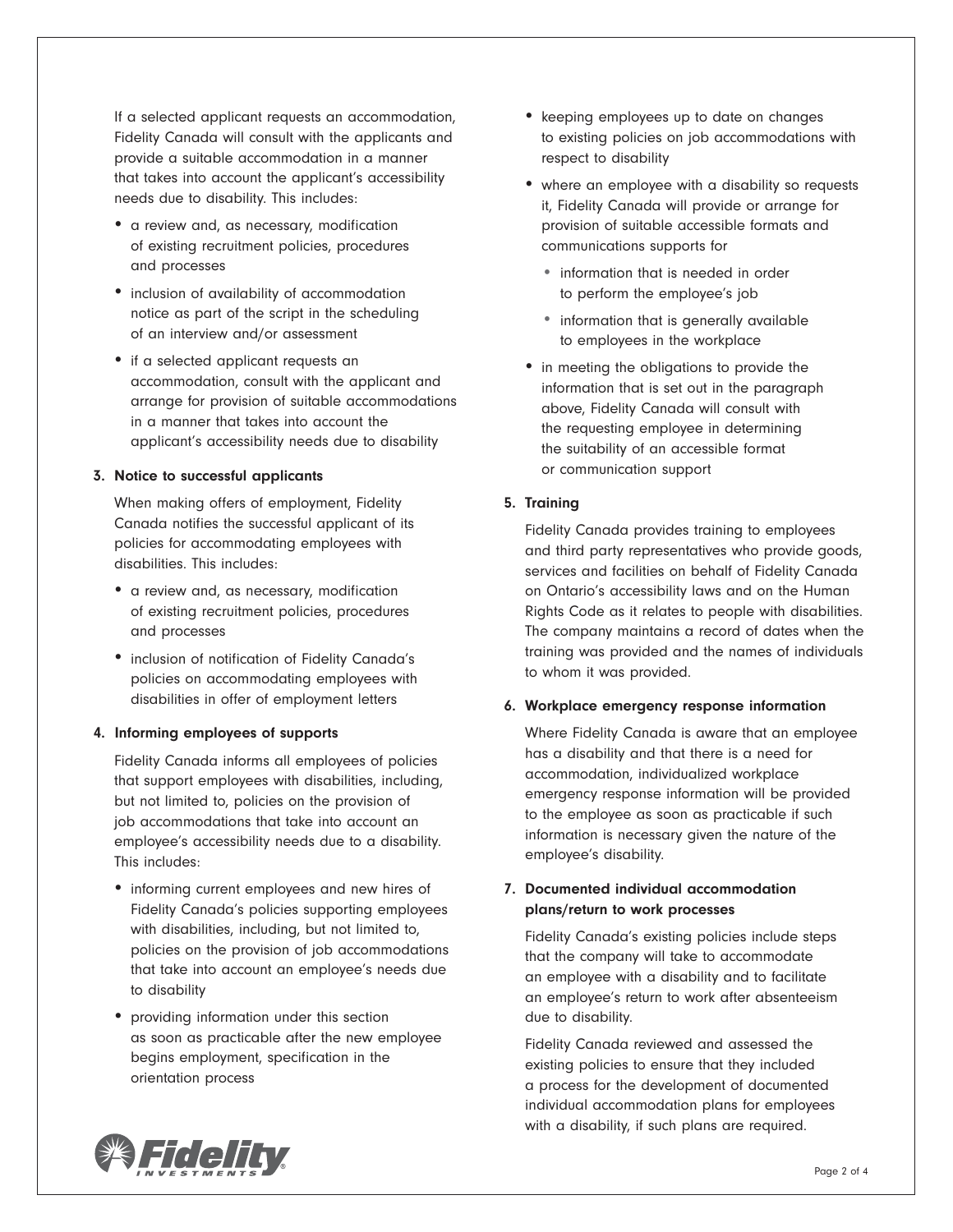Fidelity Canada ensures that the process for the development of documented individual accommodation plans includes the following elements, in accordance with the provisions of the IASR:

- the manner in which the employee requesting accommodation can participate in the development of the plan
- the means by which the employee is assessed on an individual basis
- the manner in which Fidelity Canada can request an evaluation by an outside medical or other expert to assist in determining if and how accommodation can be achieved. This request is at the company's expense, excluding but not limited to, doctor's fees for form completion associated with leave of absences
- steps to protect the privacy of the employee's personal information
- the frequency in which individual accommodation plans will be reviewed and updated and the manner in which this will be done
- the provision to the employee of the reasons for the denial if an individual accommodation plan is denied
- the means of providing the individual accommodation plan in a format that takes into account the employee's accessibility needs
- if individual accommodation plans are established, ensure that they include
	- individualized workplace emergency response information that is required
	- any information regarding accessible formats and communication supports that have been provided for or arranged, in order to provide the employee with information
		- that is needed in order to perform the employee's job
		- that is generally available to employees in the workplace
- identify any other accommodation that is to be provided to the employee

Fidelity Canada ensures that the return to work process as set out in its existing policies outlines the steps the company will take to facilitate the employee's return to work after a disability-related absence, outlines the development of a written individualized return to work plan for such employees, and requires the use of individual accommodation plans, as discussed above, in the return to work process.

## 8. Performance management and career development

Fidelity Canada takes into account the accessibility needs of employees with disabilities, as well as individual accommodation plans

- when using its performance management process in respect of employees with disabilities
- when providing career development and advancement to its employees with disabilities
- In accordance with the IASR, Fidelity Canada
- reviews, assesses and, as necessary, modifies existing policies, procedures and practices to ensure compliance with the IASR
- takes the accessibility needs of employees with disabilities and, as applicable, their individualized accommodation plans, into account when
	- assessing performance
	- managing career development and advancement
- takes into account the accessibility needs of employees with disabilities when providing career development and advancement to its employees with disabilities, including notification of the ability to provide accommodations on internal job postings

# Customer Service

- Fidelity Canada has developed, implemented and maintained a policy governing the provision of goods and services to persons with disabilities in accordance with the AODA requirements. This policy is available in an accessible format or with a communication support, upon request.
- Fidelity Canada uses Relay Service to provide TTY-based telephone services to its customers as needed. Fidelity Canada provides staff members